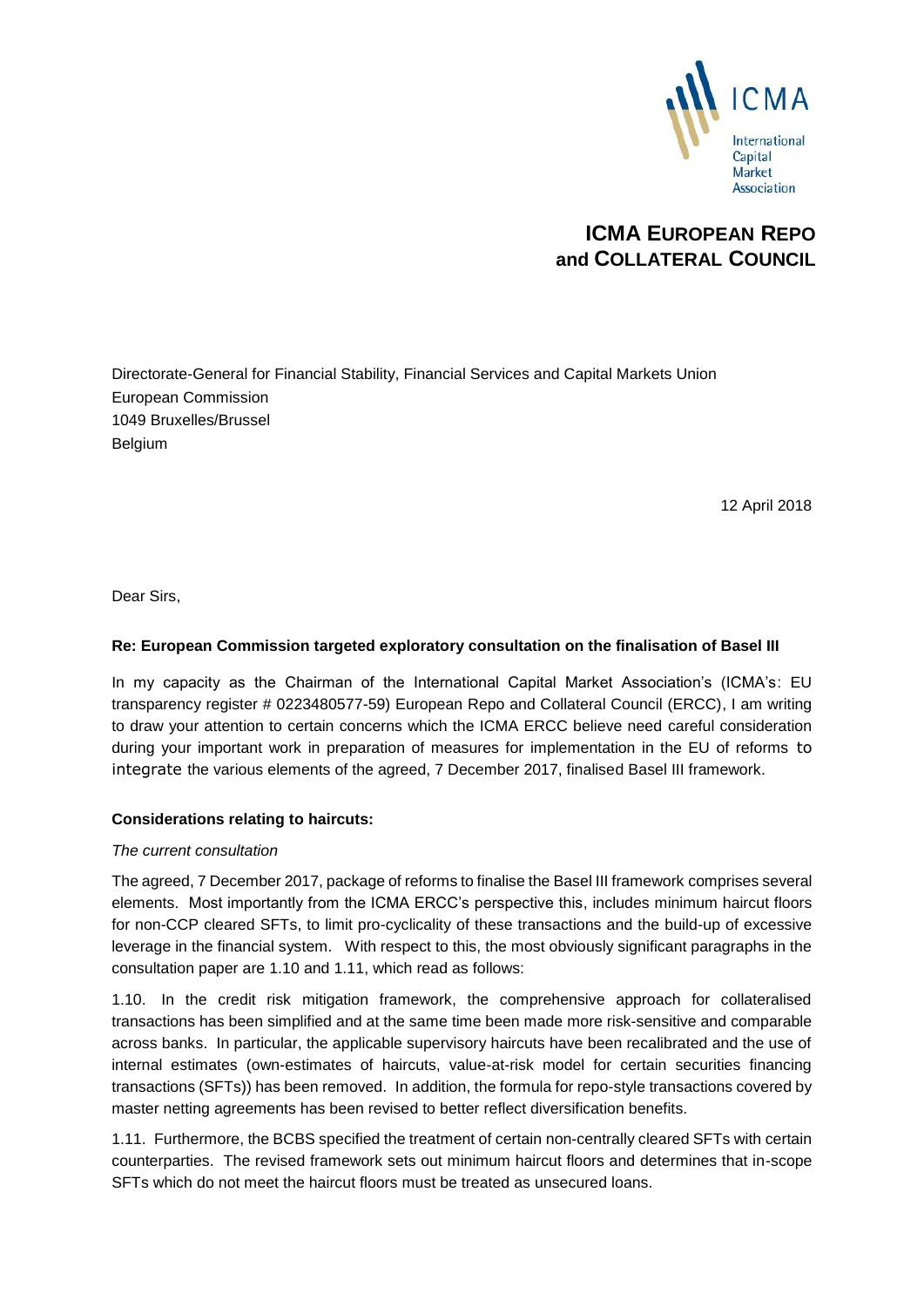#### *ICMA ERCC observations relating to haircuts:*

The ICMA ERCC remains unconvinced that haircut practices in the repo and collateral markets contributed materially to the financial crisis and believe that overly stringent regulation in this area might deter market participants from using these important secured forms of transactions. Evidence from the crisis (gathered by bodies such as the CGFS) made it clear that the withdrawal of funding from some weakened institutions largely took the form of the withdrawal of credit lines and certain types of collateral becoming ineligible. A mandatory through-the-cycle haircut may therefore do little to prevent procyclicality in another crisis.

In support of this view we reference (i) the 2013 [paper on haircuts](http://www.europarl.europa.eu/RegData/etudes/note/join/2013/507462/IPOL-ECON_NT%282013%29507462_EN.pdf) in these markets, commissioned by the European Parliament's Economic and Monetary Affairs Committee (which concludes that the case for mandatory minimum haircuts may be flawed); (ii) an **article published by the Federal Reserve Bank** [of New York](http://libertystreeteconomics.newyorkfed.org/2013/08/are-higher-haircuts-better-a-paradox.html) which notes that there are systemic risks associated with the mandating of high haircuts in these markets (due to the perverse incentives they can create); and (iii) previous [shadow banking](https://www.icmagroup.org/Regulatory-Policy-and-Market-Practice/repo-and-collateral-markets/icma-ercc-publications/icma-ercc-reports/shadow-banking-and-repo/)  [research papers](https://www.icmagroup.org/Regulatory-Policy-and-Market-Practice/repo-and-collateral-markets/icma-ercc-publications/icma-ercc-reports/shadow-banking-and-repo/) produced by the ICMA ERC.

Nevertheless, we believe that the intent of the international proposals for the regulation of haircuts appears broadly acceptable, although we have concerns that details of the scope and application of the proposals could still cause serious disruption to the repo and collateral markets. We believe that the focus of these rules needs to be firmly on the financing of non-prudentially regulated entities, by banks and other financial institutions subject to prudential regulation. This approach has the advantage of focusing regulatory scrutiny on the regulated sector, making implementation and supervision more straightforward, but we believe that care is needed to ensure that the rules do not drive financing activity away from regulated firms nor unnecessarily restrict the flow of financing to non-regulated firms.

In support of its stance, the ICMA ERCC wishes to highlight that if firms which are subject to prudential regulation, be they banks, investment firms, insurers or other similarly regulated financial entities, choose to conduct business with a haircut lower than suggested by risk-based models, they must then allocate appropriate risk-based capital to the transactions and this acts as an alternative brake to the build-up of leverage. We also reiterate that imposing haircuts in an inter-bank context has no net benefit for the banking system as a whole, since the effect of a haircut is to transfer risk between the parties – the effect of the haircut being the creation of protection for one party to the transaction, while at the same time creating an unsecured counterparty credit exposure impacting the other party.

Alongside taking care to clearly specify the scope of application of any new provisions to different types of counterparty, so as to suitably target their impact, detailed consideration should also be given to the creation of a workable distinction between the provision of financing (reverse repo) versus the receipt of financing. A number of new players in the market, such as corporates, have been attracted by collateralized lending. This has provided valuable new sources of funding to regulated institutions, and it would be counterproductive if the imposition of new mandatory haircut provisions deters such lending.

Accordingly, the ICMA ERCC believes that, without dropping the worthwhile effort to enhance long term financing stability through the imposition of revised and new haircut requirements, there are a number of ways in which details of the approach to be adopted could be calibrated in order to better smooth its effects on repo and collateral markets. To avoid undesirable consequences from the imposition of such requirements, the ICMA ERCC believes there should be further detailed study on the basis of detailed EU market data. The benefits of making market sensitive adaptations would ultimately be felt by borrowers, both corporate and governmental, and investors; and would help underpin the effective functioning of other regulations designed to deliver increased financial stability.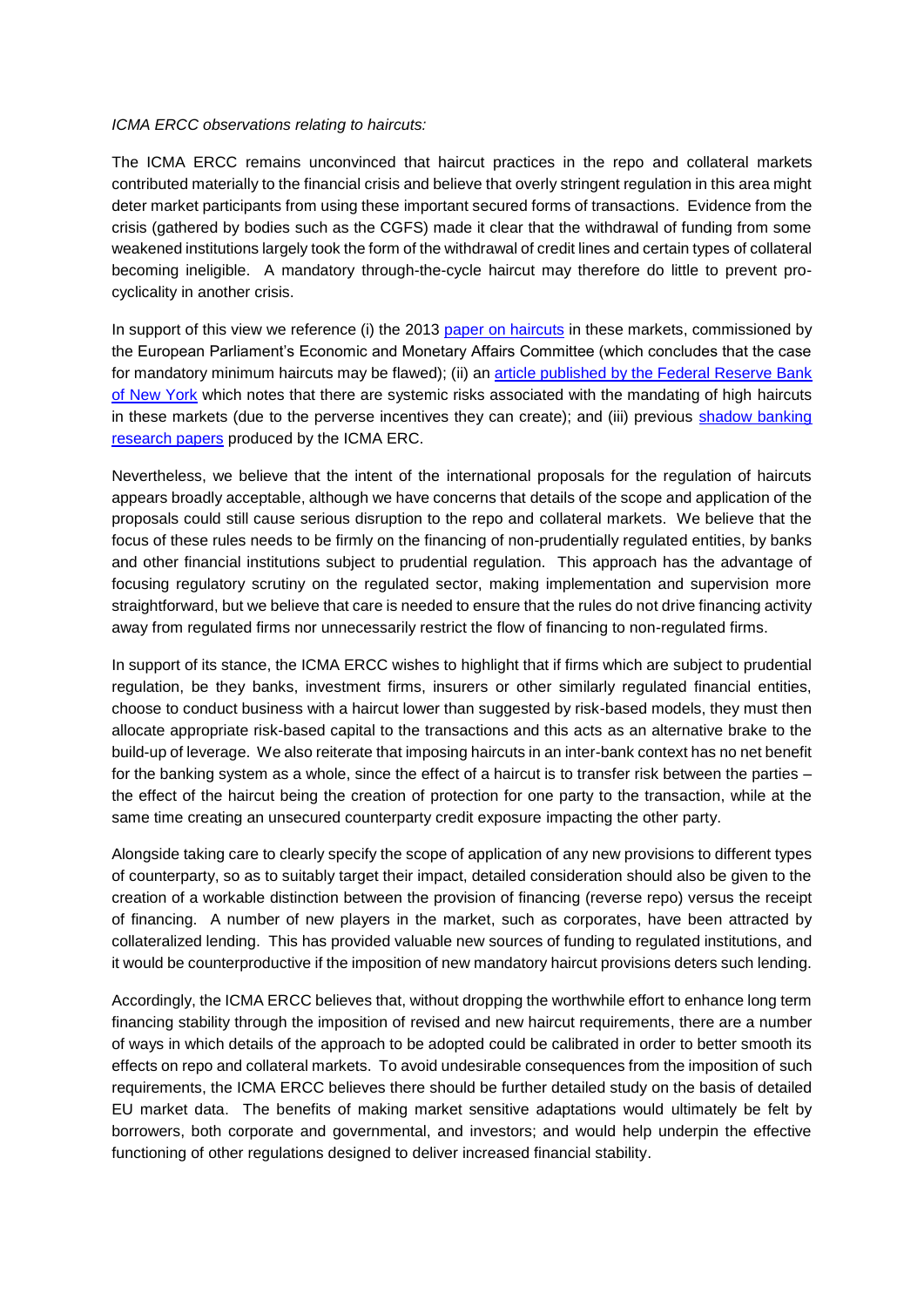Furthermore, the ICMA ERCC fully recognises the value of broadly aligning the design of these measures with international standards. The aim should be to avoid any unnecessary fragmentation of markets, by using international standard setting to promote consistent outcomes even in case detailed rules need to accommodate relevant regional or national specificities. This then best allows the global market to represent a level playing field and creates conditions supportive of the evolution of desirable deeper and more liquid markets for repo and collateral.

### *The Commission's 2017 report on haircuts:*

Article 29.3 of the EU's SFT [Regulation](http://eur-lex.europa.eu/legal-content/EN/TXT/?qid=1451912774340&uri=CELEX:32015R2365) (SFTR) required the Commission to submit, by 13 October 2017, "a report to the European Parliament and to the Council on progress in international efforts to mitigate the risks associated with SFTs, including the FSB recommendations for haircuts on noncentrally cleared SFTs, and on the appropriateness of those recommendations for Union markets" alongside any appropriate proposals.

On 19 October, the Commission published its duly prepare[d final report](https://ec.europa.eu/info/sites/info/files/171019-sftr-report_en.pdf) under SFTR article 29(3), taking into account a more detailed [report](https://www.esma.europa.eu/sites/default/files/library/2016-1415_-_report_on_sfts_procyclicality_and_leverage.pdf) previously prepared by ESMA, EBA and ESRB and issued in October 2016. The final Commission report includes a short general assessment of the functioning of SFT markets and on the impacts on leverage and options to tackle its build-up, before covering in turn the relevant FSB recommendations on SFTs and measures taken so far at EU level.

Overall, the Commission followed the guidance from ESMA and concludes that:

- To a large extent, the FSB recommendations on SFTs have been addressed in the EU through the adoption of SFTR and specific provisions in sectoral financial services legislation and guidelines. As such, there does not seem to be a need for further regulatory action at this stage.
- The Commission will continue to thoroughly monitor developments in SFT markets and the international regulatory space. The Commission will reassess the added value of qualitative standards and haircut floors on the basis of a report to be prepared by ESMA once comprehensive SFT data is available.

The ICMA ERCC notes that the process of SFTR data reporting is currently only expected to start in the second half of 2019.

On numerical haircut floors more specifically, the Commission lists the following reasons why they believe legislative action would be pre-mature:

- Lack of clarity on mutual relationship between haircuts and procyclicality;
- Discussions between ESMA and market participants as well as data suggest that haircuts actually applied by market participants tend to be higher or at the level of the haircut floors recommended by the FSB;
- SFTs in scope of the FSB recommendation (bank to non-bank and non-bank to non-bank) represent a limited share of the overall market;
- Incorporation of numerical haircut floors for bank to non-bank SFTs into the Basel III framework which was originally recommended by the FSB for the end of 2015 as a prerequisite for authorities introducing the haircut floors is still delayed; and
- Other important jurisdictions (e.g. the US and Japan) are also in the early phases of their assessments and have not taken a decision on haircut floors yet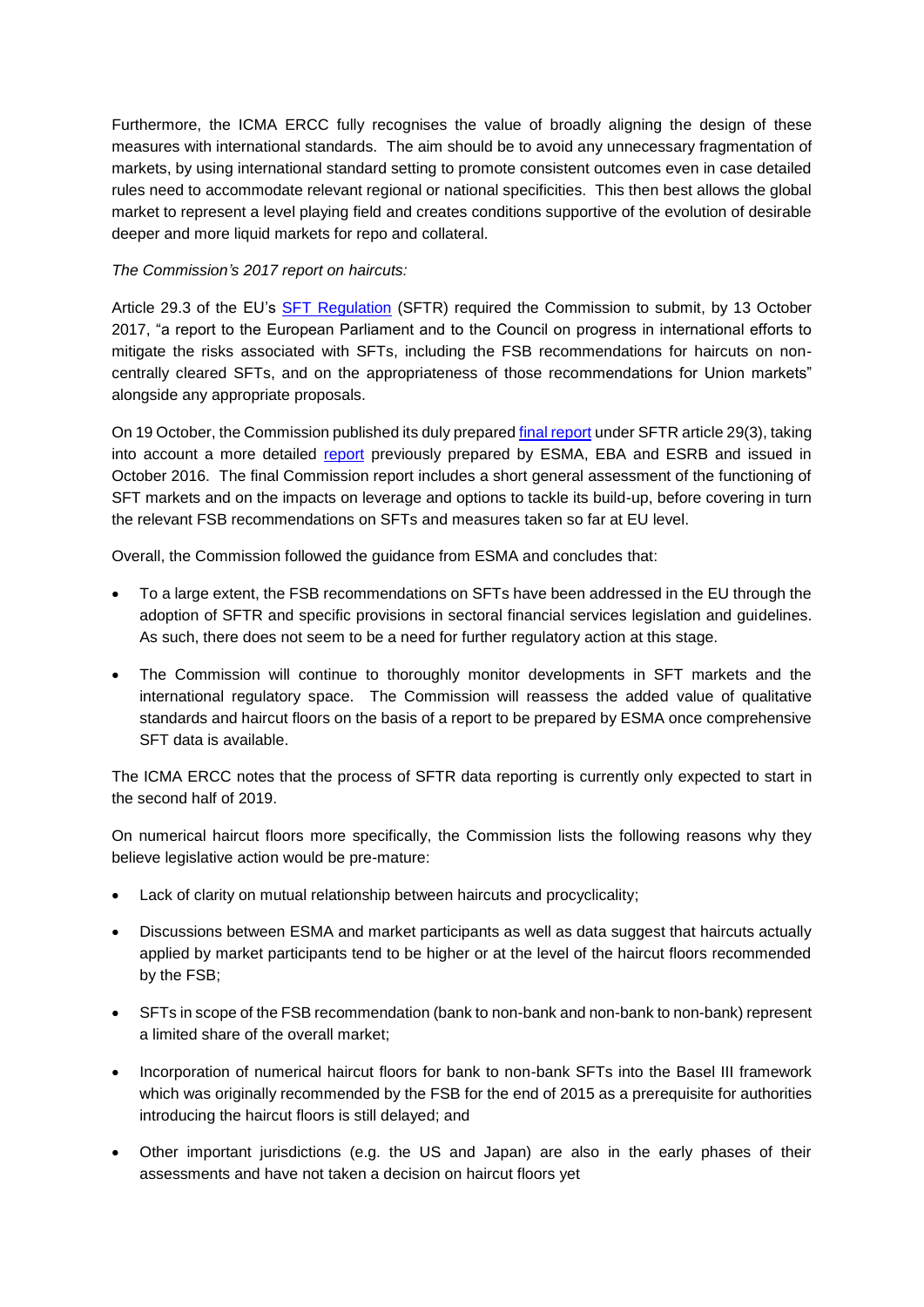The ICMA ERCC welcomes this Commission report and strongly endorses the view that it is appropriate to first obtain SFTR data and then to use this to appropriately design and calibrate any new EU haircut regime, whilst keeping in mind the desirability of using international standards as a broad basis for consistency of requirements across global financial markets.

### **Concluding comments:**

In summary:

- As outlined in Annex A, in many ways, repo and collateral markets play an important role in the financial market system.
- As highlighted in Annex B there is evidence that, notwithstanding the day-to-day functioning of these markets, there are stresses which can cause these markets to become dysfunctional.
- The ICMA ERCC fully supports the need for the EU to have in place an adequate CRR regime, including applicable haircut components; and fully recognises the value of broadly aligning this with international standards, to deliver desirable consistency across global financial markets.
- Yet it is also essential that these important requirements are designed in such a way that they do not cause unnecessary incremental friction in the well-function of repo and collateral markets.
- Details of the design need to carefully clarify the scope of application to different entity types and suitably distinguish between the provision and receipt of financing.
- Accordingly, the ICMA ERCC considers it important that market sensitive adaptations are adopted as part of any applicable further updating of the EU CRR legislative text.
- The Commission has itself already acknowledged that the design of minimum haircut requirements for application in Europe should only proceed once SFTR data can be used to suitably calibrate it.
- The benefits of carefully designing these further requirements will ultimately be felt by borrowers, both corporate and governmental, and investors; and will help underpin the effective functioning of other regulations designed to deliver increased financial stability

We politely request that you give careful consideration to the ICMA ERCC's concerns, as outlined in this response and would be happy to discuss these matters further with you.

Yours faithfully,

**Godfried De Vidts**  Chairman ICMA European Repo and Collateral Council

*Copy: Mr. John Berrigan, Deputy Director-General, DG Financial Stability, Financial Services and Capital Markets Union, European Commission*

*Mr. Martin Merlin, Head of Directorate D, Regulation and Prudential Supervision of Financial Institutions, DG Financial Stability, Financial Services and Capital Markets Union, European Commission*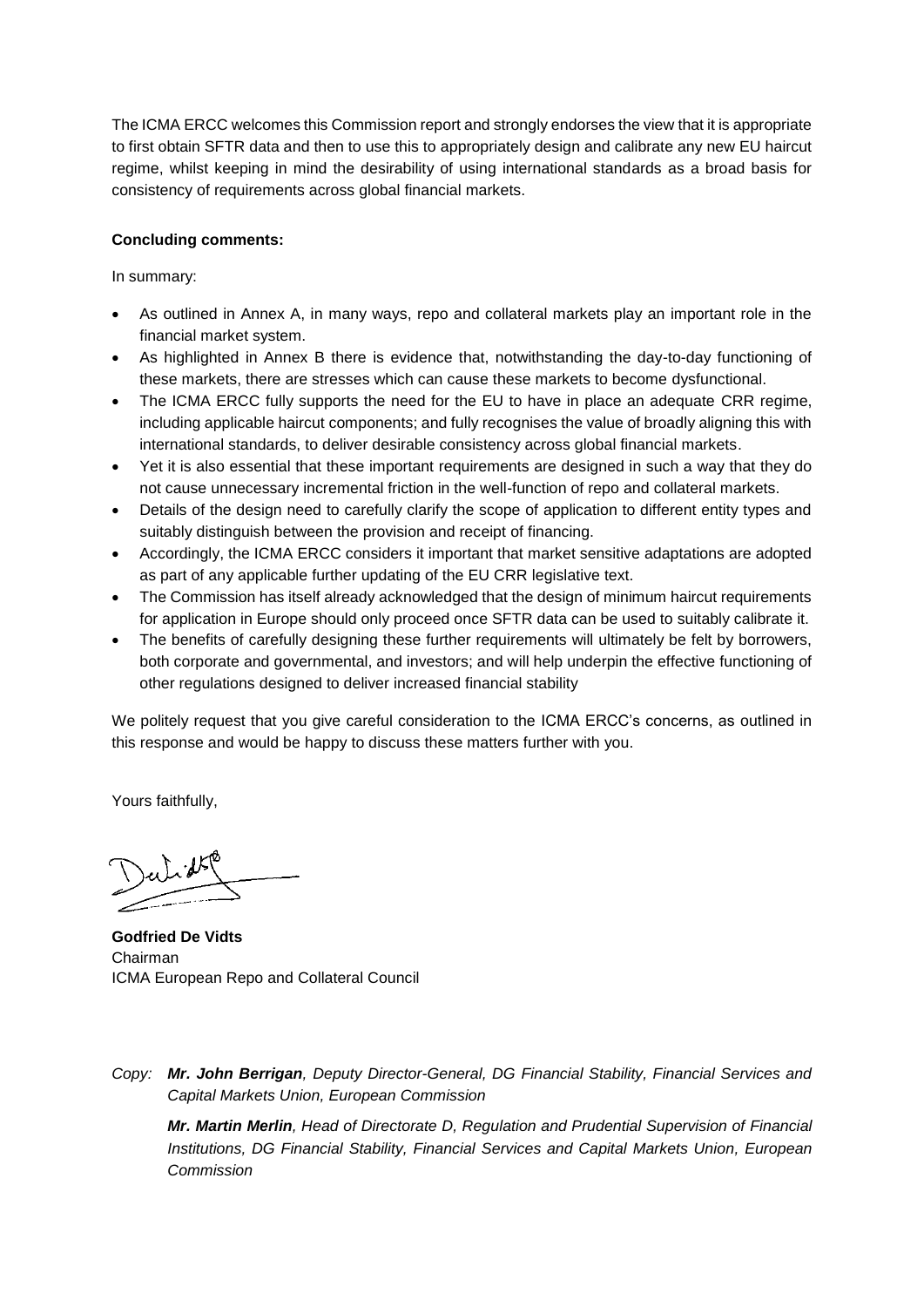## **Annex A:**

### **The Important Role of Repo and Collateral Markets**

The ICMA ERCC wishes to underscore that the repo market plays a vital and central role in the modern financial ecosystem, facilitating a number of critical functions and interacting with a variety of different financial markets. Beyond providing a means for secured short-term borrowing and lending, the repo markets are essential for funding the market-making books of broker-dealers for both sovereign and corporate debt, and so play a key role in underpinning secondary market liquidity for global bond markets.

Similarly, repo markets are the glue that binds many derivatives with underlying cash securities, in particular electronically and exchange-traded bond futures and options. Liquid and efficient derivatives markets are relied upon by both financial and corporate institutions to hedge and disseminate their interest rate exposures. Often overlooked, the repo market is also where collateral is priced, sourced, and mobilised, allowing a whole range of financial and corporate institutions to meet the margining requirements that increasingly underpin today's financial markets. Finally, the repo market is the primary channel through which central banks target bank reserves and transmit monetary policy.

It soon becomes clear that the ability for the repo market to function efficiently and effectively is essential for the overall health of the capital markets through which governments and corporates raise funding and whereby investors and savers can earn returns and capital growth. In many ways, the repo market represents the foundation stone of the financial system that facilitates investment, employment, productivity, and economic growth, thus directly impacting the real economy. To interfere with the repo market is to tamper with the DNA of modern-day capital markets. Yet this is precisely what the confluence of various regulatory initiatives appears to be doing.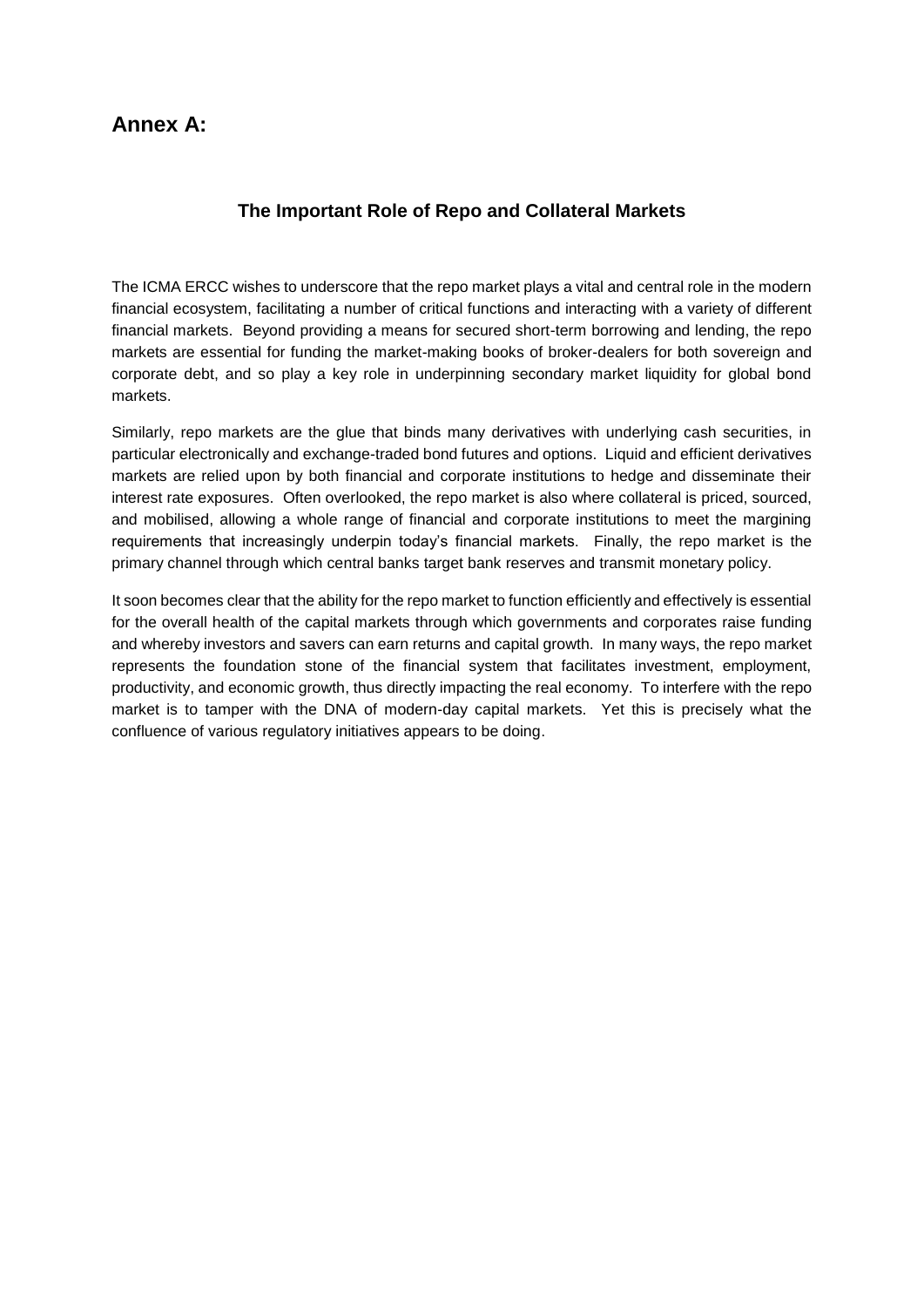## **Annex B:**

### **Evidence That the ICMA ERCC is Right to be Concerned**

The ICMA ERCC's concerns about this have been repeatedly highlighted over recent years and the evidence that more needs to be done to rectify these concerns is continuing to build. In its short, February 2017, paper, *[Closed for Business:](http://www.icmagroup.org/assets/documents/Regulatory/Repo/ICMA-ERCC-year-end-report-2016-AndyHill-020317.pdf) a Post-Mortem of the European Repo Market Over the 2016 Year-end*, the ICMA reviews the extreme volatility and market dislocation experienced in the euro repo market over the 2016 year-end, which were unprecedented in the post-euro era. This report attempts to document the market moves and behaviour in the final week of December of 2016. More specifically it seeks to answer: (i) what happened? (ii) why did it happen? and (iii) what possible measures can be taken to avoid future extreme dislocation?

The paper finds that it is reasonable to conclude that, at the end of December, the euro repo and shortterm funding markets effectively broke down, something that did not happen either during the Lehman crisis or over the sovereign bond crisis. The factors driving this break-down are multiple, but a shortage of readily available HQLA as a result of quantitative easing and the reluctance, or lack of capacity, of banks to provide year-end funding liquidity are key contributors. As the ECB's bond purchase programmes are set to continue, and as more regulation puts pressure on banks' balance sheet and intermediation capacity, there is a very real concern that the market behaviour over the 2016 year-end is not a "one-off" event and could herald the start of a new normal. Indeed, the ICMA ERCC's short report on *[The European Repo Market at 2017 Year-end](https://www.icmagroup.org/assets/documents/Regulatory/Repo/ICMA-ERCC_2017-year-end-report_Final-150118.pdf)* shows that the market was again expensive and difficult, albeit that the outcome was not as extreme and disorderly as the previous year.

This new state of the market heightens risks related to banks' and firms' ability to meet margin calls, which in turn could have systemic consequences. It seems unlikely that one single solution, either by regulatory or monetary policy makers, will provide a quick fix; rather it is likely to require a number of measures as well as more rigorous, ongoing analysis of the possible impacts of various policies, in order to ensure the smooth and efficient functioning of the European funding and collateral markets. Already this state of the market is making it difficult for investors to smoothly finance their requirements and is sapping the effective operation of secondary markets. These factors will in turn serve to undermine the efficiency of the primary bond market, raising financing costs for governments and businesses alike.